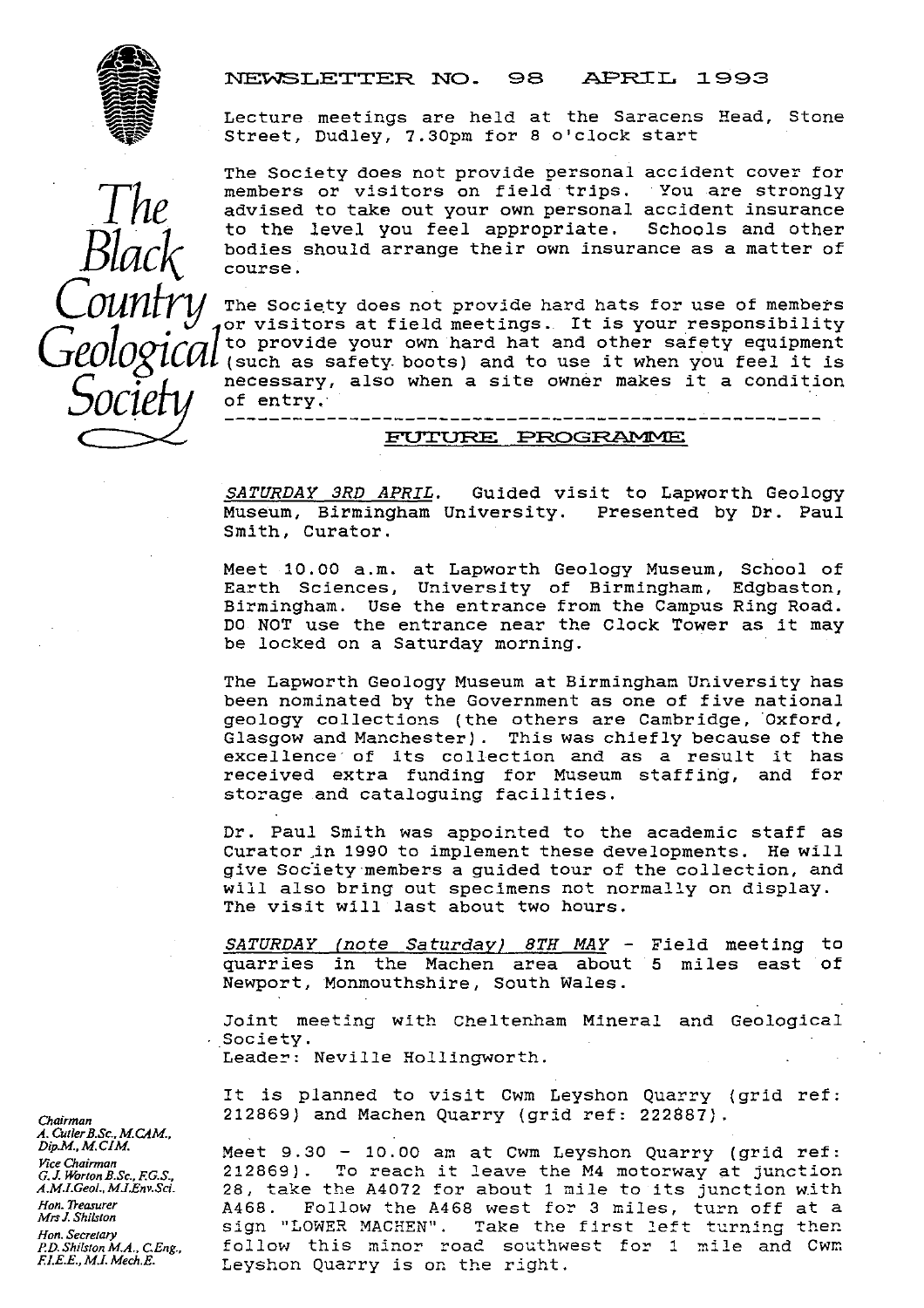SEE THE MAP ELSEWHERE IN THIS NEWSLETTER.

The quarries are in the South Wales Carboniferous limestone. Their main interest is in the mineralisation which includes galena, barytes, hemimorphite (calamine) and other minerals.

*SPECIAL NOTE. Machen Quarry is a working quarry and access will only he* diagrams in the mandays before the meeting. If access is not possible the *whole meeting will be CANCELLED. Those* planning to *go should 'PHONE GRAHAM* WORTON on 0384 213207 a day or *two* before to check on the position.

*All visitors must have hardhats (see* note about hard hats elsewhere in this <u>AIT VISITOFS must have hardnats (see hote about hard hats eisewhere in this newsletter).</u><br>newsletter).

FRIDAY 11TH - SUNDAY 13TH JUNE. Birmingham University School of Continuing Studies weekend field meeting to Castleton, Derbyshire. Leader: Dr. Derek Gobbett.

This weekend will study "tropical reefs and deltas" of the Carboniferous period. One day will be spent on the Carboniferous Limestone (limestone shoals and reefs, with the added interest of some'volcanicity). The other day will be on the deltaic **deposits** of the Millstone Grit, which now outcror as spectacular gritstone edges.

Acommodation at Peak National Park Centre, Losehill Hall, Castleton, Derbyshire. Cost (tuition and full board) £129.

This is NOT a BCGS *event, but is organised by Birmingham University, School* of Continuing Studies. It is led by Dr. *Derek Gobbett,* who is **a** Society *member.*

Details and bookings: The Enrolment Secretary, Residential Courses and Study Tours School of Continuing Studies University of Birmingham Edgbaston Birmingham B15 2TT 'phone: (021) 414 5605.

*MONDAY 14TH JUNE*. Lecture: "The Grand Canyon" by Dr. Trevor Ford of Leiceste: University.

Dr. Trevor Ford lectured to the Society last October on 'Blue John' and now his subject will be one of his other special interests - the Grand Canyon. Dr. Ford has made several visits to the Grand Canyon and has led a number of white-water rafting trips down the Colorado River through the Grand Canyon so we will see the canyon from above and below!

*SUNDAY 27TH JUNE.* .Field meeting to Clee Hills. Leader: David Gossage.

Meet 10.30 am in the car parking area opposite the Victoria pub, Clee *Hill* village (grid ref: 595753, OS Landranger maps 137 and 138). The parking area is on the south side of the A4117 Bewdley-Ludlow road, just on the Ludlow side of the cattle grid.

*David Gossage* writes: The Clee Hills are made up of some 1100 metres of sedimentary rocks of the Old Red Sandstone, topped by thin representatives of marine Carboniferous rocks and Coal Measures with intrusive dolerites.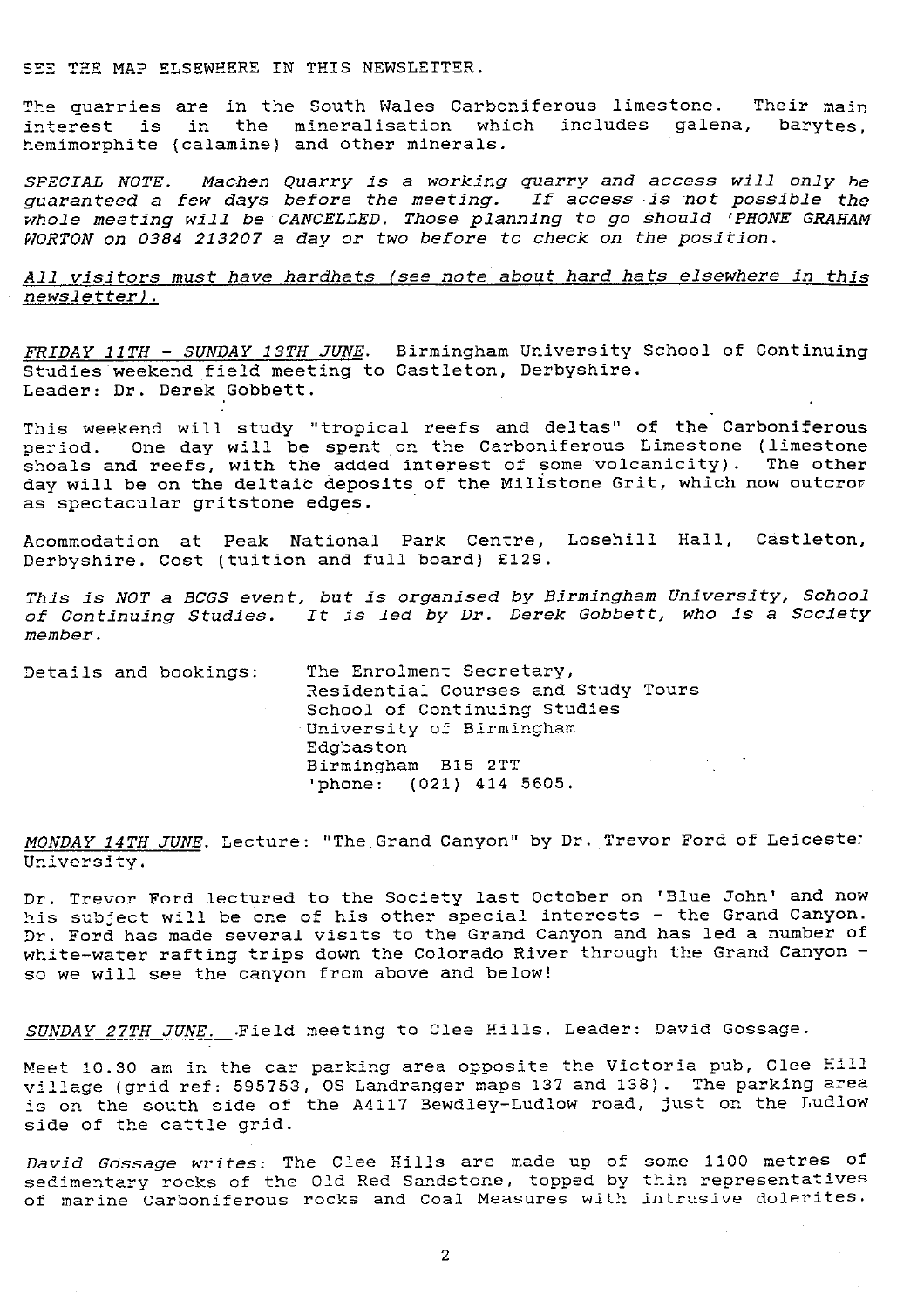We shall examine landforms and exposures of rocks typifying this part of the stratigraphic sequence (age 310-420 M years) in south Shropshire.

David Gossage, who is a Society member, graduated in geology at Birmingham University. He spent 32 years as a geologist with Shell International including 2 years in London, 10 years in Holland and the rest in the Middle East, North and west Africa.

*SUNDAY 11TH* JULY. Field meeting to Bardon Hill Quarry, Coalville, Leicestershire and Charnwood Forest. Leader: Dr. Frank Ince (The Russell Society).

Meet 10.30 at the Quarry car park (grid ref: 446128). The quarry is at Eardon on the A50 Ashby-de-la-Zouch to Leicester road, about 6 miles southeast of Ashby.

*All visitors must have hard hats (see note about hard hats elsewhere in this* newsletter) and will be expected to sign an indemnity form.

The quarrying operations at Bardon Hill expose late Precambrian volcanic and Igneous rocks which. have been subjected to tectonic activity producing s: `ter belts, *thrusts* and-faults. The Precambrian sequence is separated by a *\_irked unconformity from the Mercia Mudstones of Triassic age and at this* junction there is a range of copper minerals.

After visiting the quarry Dr. Ince will lead the party to several sites in Charnwood Forest *which has* many classic exposures of Precambrian rocks as  $well$  as excellent viewpoints for studying the surrounding Midlands geology.

SATURDAY 17TH - SATURDAY 24TH JULY. International Conference on Geological and Landscape Conservation. At Malvern. The conference will offer lectures, discussion and poster sessions, and exhibitions by sponsors. Also a wide choice of field trips in England and Wales is planned.

Details from: Margaret Phillips, The Company, St. Johns Innovation Centre, Cowley Road, Cambridge CB4 4WS. 'phone: 0223 421124.

*2: AUGUST -\_ 3RD SEPTEMBER .* British Association for the Advancement of 1993 annual meeting entitled "SCIENCE FOR LIFE '93". To be held at Keele University.

Details from: Sue Bramley, Science for Life '93 Office, The Darwin Building Keele University, Staffs. ST5 5BG. Tel: 0782 583373.

#### *SUNDAY 26TH SEPTEMBER*

Field meeting to quarries at Nuneaton and Bedworth. Leader: John Crossling (Warwickshire Museum).

*OCTOBER (date to be announced) .* Lecture by John Collier, Chairman RTZ Mining and Exploration Ltd.

*SATURDAY 30TH OCTOBER . Trip* through the newly opened Dudley Canal.

This will be a geological and social event of an afternoon canal trip I daration approx. 2 hours) followed by an optional meal at Mad O'Rourkes at Tipton (near the Black Country Museum).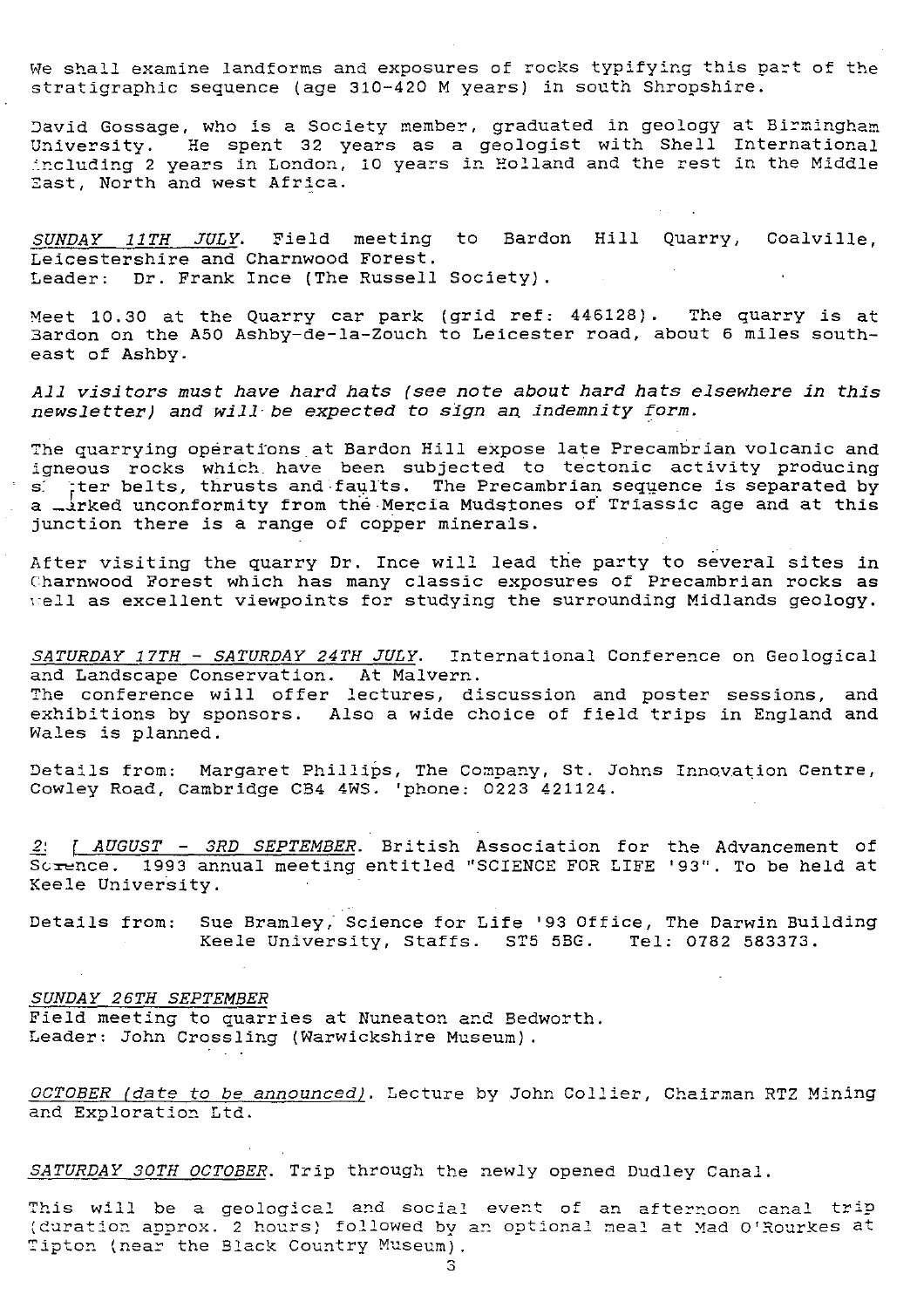Assemble at 2.15 pm at Tipton and leave cars there. Go by private coach to the far end of the tunnel at Netherton, travel by barge through the tunnel, and finish at Mad O'Rourkes, Tipton around 5.00 pm. A meal will be laid on there for those who want it and have booked.

The trip is open to all members and their families and friends.

FULL DETAILS AND A BOOKING FORM IN THE JUNE NEWSLETTER.

MONDAY 15TH NOVEMBER. Lecture "Silurian geology from the Pentlands to Pembroke" by Dr. Derek Siviter (University Museum, Oxford).

SATURDAY 27TH NOVEMBER. 'ROCK + FOSSIL ROADSHOW' Dudley Museum.

MONDAY 6TH DECEMBER. Lecture by David Brown (British Waterways).

*MONDAY 17TH JANUARY 1994.* Lecture "Black Country Building Stones" by Keith Hodgkiss.

MONDAY 21ST FEBRUARY, AGM followed by a talk "The Himalayas" by David Gossage.

# EIJ2 TORT AL.

Much of the success of our Society is due to members' willingness to participate in activities. Our membership serves the Society rather than expects to have things organised for it. We are now faced with an urgent request to locate rock outcrops in Walsall, Wolverhampton and Sandwell. The Society reeds to know where there are sites worthy of, and requiring conservation. The task is not a difficult one. You are not re<sup>q</sup> uired to evaluate the site, but simply to inform Graham Worton of where it is; stree name and description or grid reference and description will do. Then a working party will visit the site and assess it. The assessment must be completed by the end of June. Aln Dudley there are 25 sites designated as S.I.N.C.S. In Walsall there are only three, Pouk Hill, Pinfold Lane Quarry and Branton Hill Quarry, Aldridge. (Hayhead and Daw End Railway cutting are  $S.S.S.I.s$ ).

Better still, agree to adopt a 1km sqaure in one of these boroughs and keep Graham informed of geological exposures within the territory and of building or develo<sup>p</sup> ment work taking place which temporarily reveals exposures.

Please, do your share: adopt a square.

Graham can be contacted at 38 Vale Road, Netherton, Dudley DY2 9HZ. Telephone no. 0384 213207.

\_\_\_\_\_\_\_\_\_\_\_\_\_\_\_\_\_\_\_\_\_\_\_\_\_\_\_\_\_\_\_\_\_\_\_\_ REPORTS  $\mathcal{L}(\mathcal{L}^{\mathcal{L}})$  , where  $\mathcal{L}^{\mathcal{L}}$ 

'150 years of Black Country Geology - The Alternative Legacy Stuart Homer of the Black Country Development Corporation and Graham Worton. Monday 18th January 1993.

This lecture in two parts sought to outline the despoilation of the landscape as a result of 150 years of exploitation and the efforts that are being made to return this land to beneficial use, to provide a better environment for local people and to entice new businesses into the area.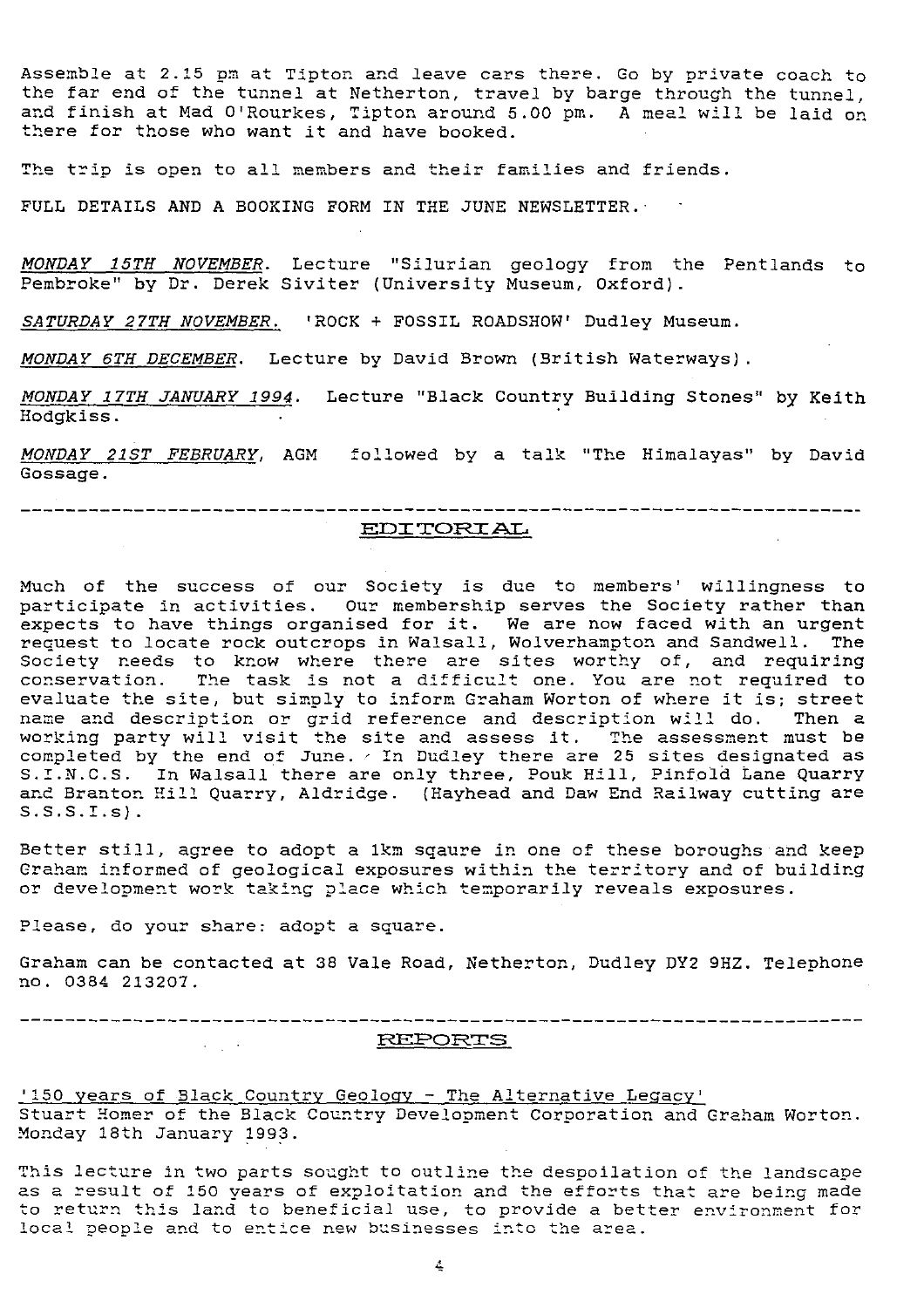Graham Worton told a story of "buried treasure, greed and hope." He described the image of the Black Country as "a close knit urban community united in toil and suffering beneath a blanket of smoke and choking fumes amidst a forest of chimneys and fire breathing furnaces. A country black by day and red by night."

This image, in truth, represents the merest blink of an eye - a stain on the natural and tranquil course of the world that reflects neither the mass of time before nor, hopefully, the mass of time to follow. In a few dark enturies much of nature's 'buried treasure' was ruthlessly and inefficiently onsumed, transforming the surface of the land into unsightly disarray.

A brief geological history of the Black Country described the formation of limestone, sandstone, coal, ironstones, fireclays and brickclays. The Dudley volcano followed. Much later Quaternary meltwater gravels added yet another resource to be exploited by man.

For thousands of years man used these natural gifts for his short term advantage but only in the last three centuries did activity reach a peak to be described as the Industrial Revolution. Development at such a pace could not be sustained. From a peak in the early 1800s there followed a period of decline. The closure of works and mines was accompanied by the abandonment deciine. The closure of works and mines was accompanied by the abandonmen<br>of -transport networks. Often no attempt was made to return the land to a sa, or pleasant condition and dangers on the surface or below became obscured and forgotten. Typically the old mines leave problems of open shafts and tunnels and we were shown photographs of sites where holes open up in main roads and football pitches and of buildings pleasingly tilted as is the Glynn Arms at Himley.

Ash, clinker, slag, foundry sand and colliery waste are spread over much of the area. They were dumped in any convenient hollow without record or They were dumped in any convenient hollow without record or control.

The waste materials may be toxic, containing aresnic, mercury, cyanide and asbestos. Copper, nickel, zinc and boron are toxic to plants though *not* to humans in normal soil concentrations. Pesticides, heavy tars, oils and acid may be dangerous on contact with the skin. Acids, sulphates and chlorides may weaken concrete and phenols may pass through water pipes to taint water supplies. Many of these chemicals are harmless unless experienced in highly concentrated quantities or for very long periods of time. Sometimes the fills contain substances which burn spontaneously or ignite like phosphorus or iodegrade to produce methane.

How do we identify which problems a piece of land may have? Initially we *can* consult plans, maps and other published information. Holes may be excavated or boreholes dug to obtain soil samples or rock cores. Gases and water samples can be tested after collection from standpipes placed in boreholes. On this evidence decisions must be made about the hazards present and the methods of treatment.

Stuart Homer works for the Black Country Development Corporation, a quango set up in 1987 to regenerate some of the most abused areas in the Black Country.

He explained that two main issues to be addresses by any reclamation scheme *are ground* stability and contamination.. The *aim is* to provide brown-field sites, where all major hazards to development have been removed and the site is cleared up to a standard suitable to support the *proposed new use.*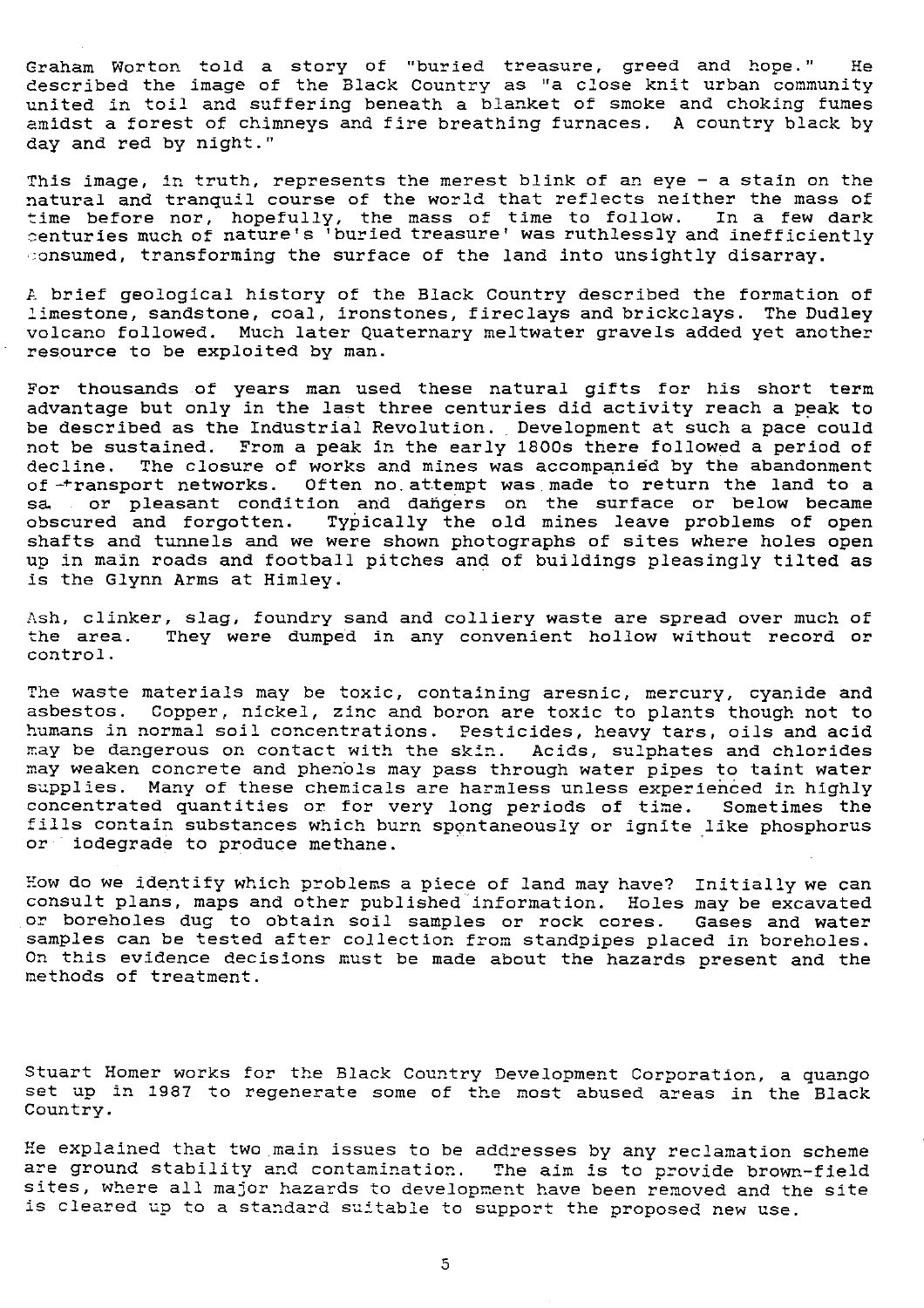Instability of a site is caused either by underground mining of loose fills. With pillar and stall working roof collapse may occur long after mining has ceased, whilst long wall mining normally produce collapse contemporary with the mining. Maintenance of the canal network is complicated by collapse and subsidence.

Sixty per cent of the industrialised areas of the Black Country are mapped as filled ground, mostly loose tipped. The differential settlement of loose fill generally makes it unacceptable for building foundations. Infilled waste material is rarely inert. Colliery spoil is prone to spontaneous combustion. Organic matter in waste biodegrades reducing the bulk of the fill producing hazardous gases. Most of the fills behave like sponges, compressing when loaded and exuding unwanted liquids and gases. The fills are often contaminated by sulphates commonly associated with colliery spoil *which can* attack buried concrete structures and pipes. Slag and ash from iron and steel works usually contain unacceptable levels of metals toxic to plants and people. Foundry sand may contain phenolic binders which attack plastic pipes. Local Authority dumps invariably contain mixed industrial, domestic and chemical refuse and are the nastiest.and most complex wastes to deal with. These contaminants readily become dissolved in ground or surface water and become mobile.

To make ground strong enough to carry the required foundation loads, rolling with a heavy roller may be adequate. Alternatively vast volumes of material may be piled on the site to squash the fill. The site of Stewart and Lloyds steelworks was improved *by* dropping a 20 tonne weight on to the site at regular intervals. Vibro-flotation involves placing rigid columns of crushed stone into the ground at fixed intervals. Piles may also be used to transfer loads down to competent strata.

To deal with contamination, the fill may be dug out *and* tipped elsewhere or may be mechanically sorted and the reusable part replaced together with clean imported material.

A case study showed how a site to be used for housing has the fill excavated to a depth of 3.1 metres; 1 metre of reusable material was replaced and overlain by 1.5-metres of foundry sand topped by 0.6 metres of clean hoggin from Bxomsgrove.

The old solution to contaminated land, i.e. to cover it with clean material, is dangerous due to capillary action. Capillary movements break layers and impermeable barriers need to be incorporated. At the Tipton gas works site, heavily contaminated material was buried in a.coffin *area* and marginally contaminated material was reburied at the base of the excavation. There are innovative techniques for removing the contaminants through washing in water or solvents or by treating with microbes.

Undermining may give rise to the need to fill up voids in mine shafts and the shaft may reed capping. Alternatively the mines may need pressure grouting or may be dig out altogether in an opencast operation.

Stuart was able to illustrate many of these processes by slides of the work being carried out *by* the Black Country Development Corporation.

Stuart then *outlined* the function of the Black Country Development Corporation. Funded by €350 million of government money for 10 square miles of the worst land in the Black Country and given planning controls and com p ulsory purchase powers, it has ten years to achieve regeneration of the area. The brief includes revitalising the community through house building, improved infrastructure and re-education and aid to old and new industries. A Black - Country spine road, a dual carriageway from West Bromwich to Level of the contract of the contract of the contract of the contract of the part of the part of the part of the contract of the contract of the contract of the contract of the contract of the contract of the contract of t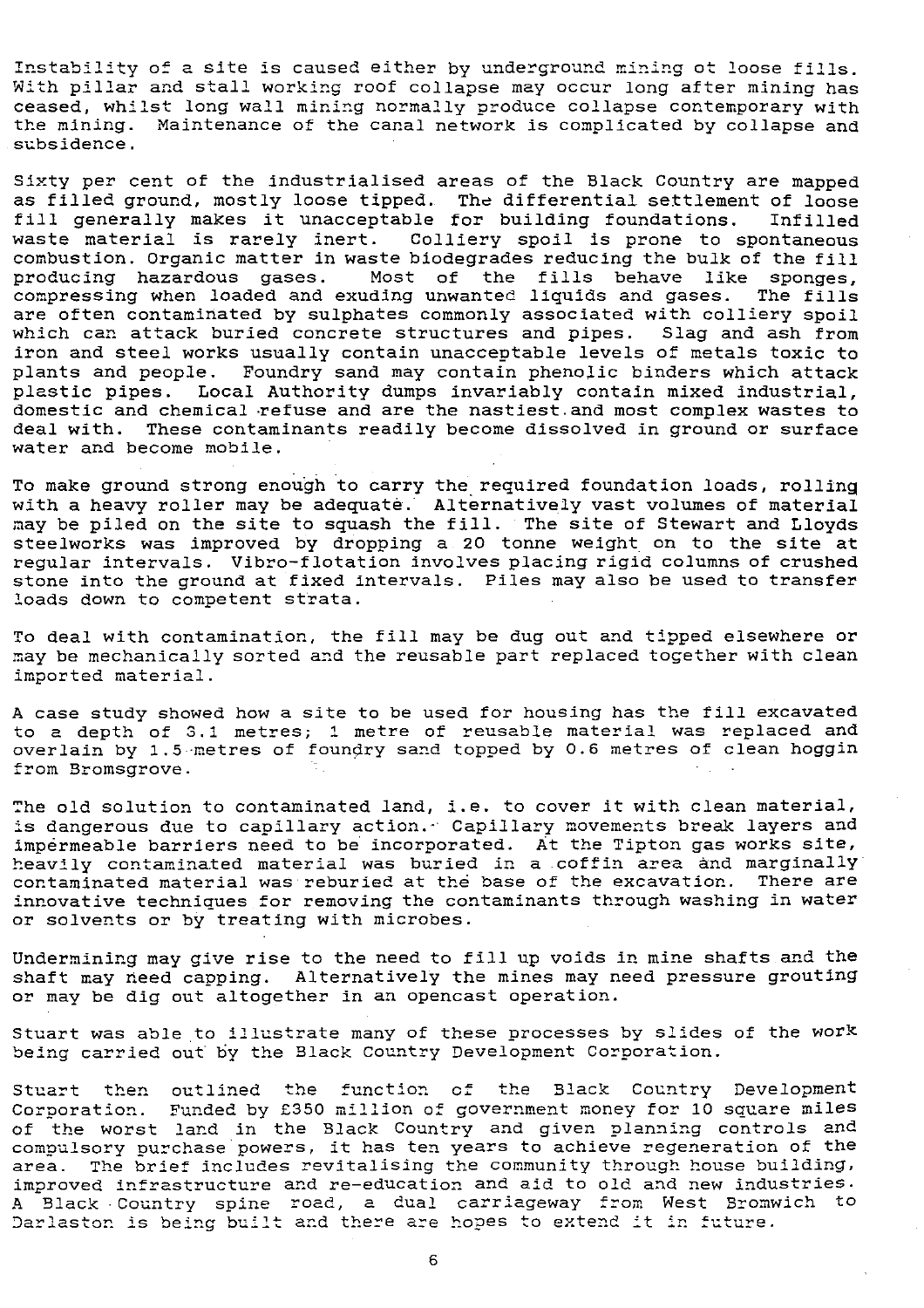Stuart concluded with slides of completed projects including the location of the furniture store IKEA, new housing, industrial units and hotels, multiscreen cinemas and shopping developments.

Transcript of lecture summarised by K.M.A.

### Report of A.G.M. Monday 22nd February 1993.

The Treasurer reported a healthy surplus of income over expenditure due to two unexpected windfalls - a donation from English Nature for RIGS work done, and profit from the sale of minerals at the Rock + Fossil Fair.

The Secretary reported a record membership of 96 and a successful year marking the 150th anniversary of the Dudley and Midland Geological Society, and of the Dudley Geological Collection.

Highlights were the 'Rowley Rag Revisited' field meeting, Colin Reid's anniversary lecture and the Dudley Rock and Fossil Fair. Conservation activity continued at a high level.

TL\_\_ officers of the Society have agreed to. serve again but Lucy Burgess has resigned from the committee and Sue. Fairclough was elected unanimously to take her place.

Anne Sutcliffe expressed her thanks, and that of many members, for the efforts of Alan Cutler in organising the anniversary field meeting.

Some changes to the constitution were made:-

"There shall be five categories of membership:-

| (a)  | Individual - |                                                                                                                                                                                                                                                                                                                                                             | available to people aged 18 and over.                                                                                                                                                           |
|------|--------------|-------------------------------------------------------------------------------------------------------------------------------------------------------------------------------------------------------------------------------------------------------------------------------------------------------------------------------------------------------------|-------------------------------------------------------------------------------------------------------------------------------------------------------------------------------------------------|
| (b)  | Student      | $\sim$                                                                                                                                                                                                                                                                                                                                                      | available to people aged under 18 and full time students<br>of any age.                                                                                                                         |
| (C)  | Family       | $\frac{1}{2}$ and $\frac{1}{2}$                                                                                                                                                                                                                                                                                                                             | available to all members to include their partners and<br>children aged under 18.                                                                                                               |
| (d)  | Group        | $\frac{1}{2} \sum_{i=1}^n \frac{1}{2} \sum_{j=1}^n \frac{1}{2} \sum_{j=1}^n \frac{1}{2} \sum_{j=1}^n \frac{1}{2} \sum_{j=1}^n \frac{1}{2} \sum_{j=1}^n \frac{1}{2} \sum_{j=1}^n \frac{1}{2} \sum_{j=1}^n \frac{1}{2} \sum_{j=1}^n \frac{1}{2} \sum_{j=1}^n \frac{1}{2} \sum_{j=1}^n \frac{1}{2} \sum_{j=1}^n \frac{1}{2} \sum_{j=1}^n \frac{1}{2} \sum_{j=$ | available to companies and organisations approved by the<br>general committee.                                                                                                                  |
| $\{$ | Honorary     | $\frac{1}{2}$ and $\frac{1}{2}$ and $\frac{1}{2}$                                                                                                                                                                                                                                                                                                           | free membership available to anyone approved by the<br>general committee and specifically to include membership<br>for the day for all leaders, speakers and visitors to any<br>Society event." |

"Only the following persons shall be entitled to vote at the general meetings of the Society:-

| (a) | Individual members - all persons. |                                                |
|-----|-----------------------------------|------------------------------------------------|
|     | (b) Student members               | - all persons aged 14 and over.                |
|     | (c) Family members                | - all persons aged 18 and over.                |
|     | (d) Group members                 | - one nominated representative from each body. |
|     | (e) Honorary members              | - no vote."                                    |

N.B. The main effect of the above amendments would be to create a new membership category namely that of Honorary member. The principal use for this would be to grant membership on the day to leaders, speakers and visitors who attend Society *functions. The purpose of this is to* ensure that these people are covered by any insurance policy that the Society may take out in the future if that policy should be restricted *to* officials and members of the Society - as many are. This is particularly important for field trip leaders.

 $\overline{7}$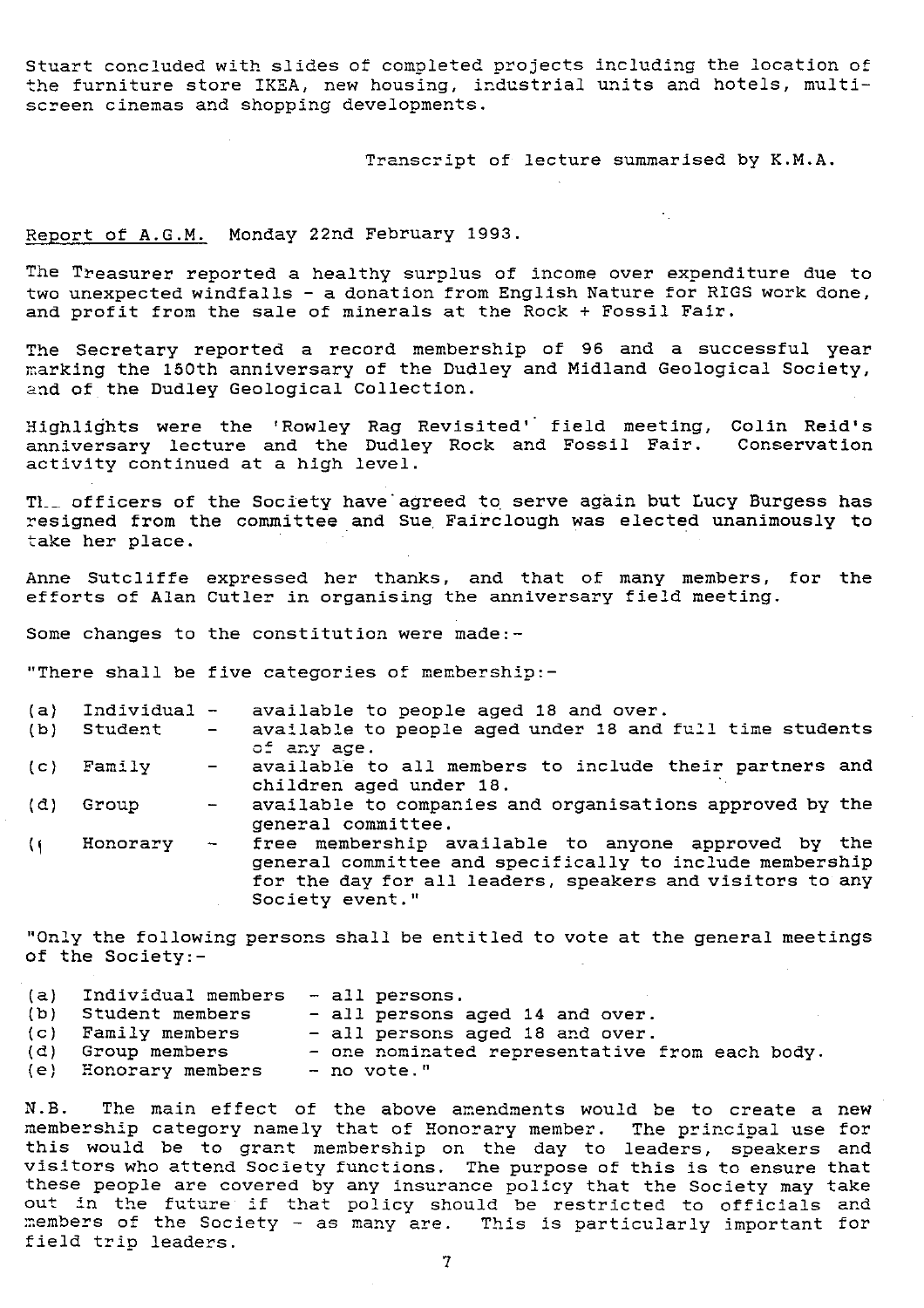### ITEMS IN BRIEF

#### . Exhibition - The Seas of Siluria

At Birmingham Nature Centre, Pershore Road, Birmingham B5. 9th April - 30th September. Open daily 10-5. Admission free.

This is an exhibition of the Holcroft Collection of Silurian invertebrate fossils from the limestones of Wrens' Nest and Castle Hill, Dudley. This magnificent collection, the finest of its kind in the world, contains superbly preserved organisms including erinoids, gastropods, brachiopods, echinoderms, corals and trilobites.

This historically important collection was completed by Sir Charles Holcroft (1831-1917), Black Country iron and coal master, and great benefactor of Birmingham University.

The exhibition also includes enlarged photographs, biological, and geological information and a brief historical account of the contribution made to Birmingham's heritage by the Holcroft family.

#### ?. Welcome to new members

Cliff Corbould - Bewdley. Ken and Barbara Russell - Wolverhampton. Simon Harris - Taunton, Somerset. Wulfrun College - Wolverhampton. Mrs Anne Burton - Stretton-on-Dunsmore. Mr and Mrs Tonkin - Codsall.

- 3. 'Mister Magpie' have a mineral, rock and fossil shop in the craft shops building adjacent to the car park of the Black Country Museum. They stock a wide range of minerals and fossil specimens, both UK and imported and are happy to offer members a 10% discount on all purchases.
- 1. Medway Mineral Fair. Saturday 19th June in the upstairs community hall, Hempstead Valley Shopping Centre, Gillingham. 10.00am to 5.00pm. Admission 50p.

# **. Courses** University of London, Centre for Extra-Mural Studies. Details: Centre for Extra-Mural Studies

26 Russell Square London WC1B 5DQ tel: 071 631 6654.

(a) 13-16 May 1993. Weekend course Dartmoor and the Bovey Valley. £35 plus accommodation and transport.

(b) 26 July - 9 August 1993. Iceland £1400 inclusive.

(c) 7-14 August 1993. Geology in Shropshire. Based as Baschurch near Shrewbury.

- (d) Easter 1994. North Wales.
- (e) May-June 1994. Western USA.
- (f) August-September 1994. Alaska.
- (g) February-March 1995. New Zealand/Hawaii.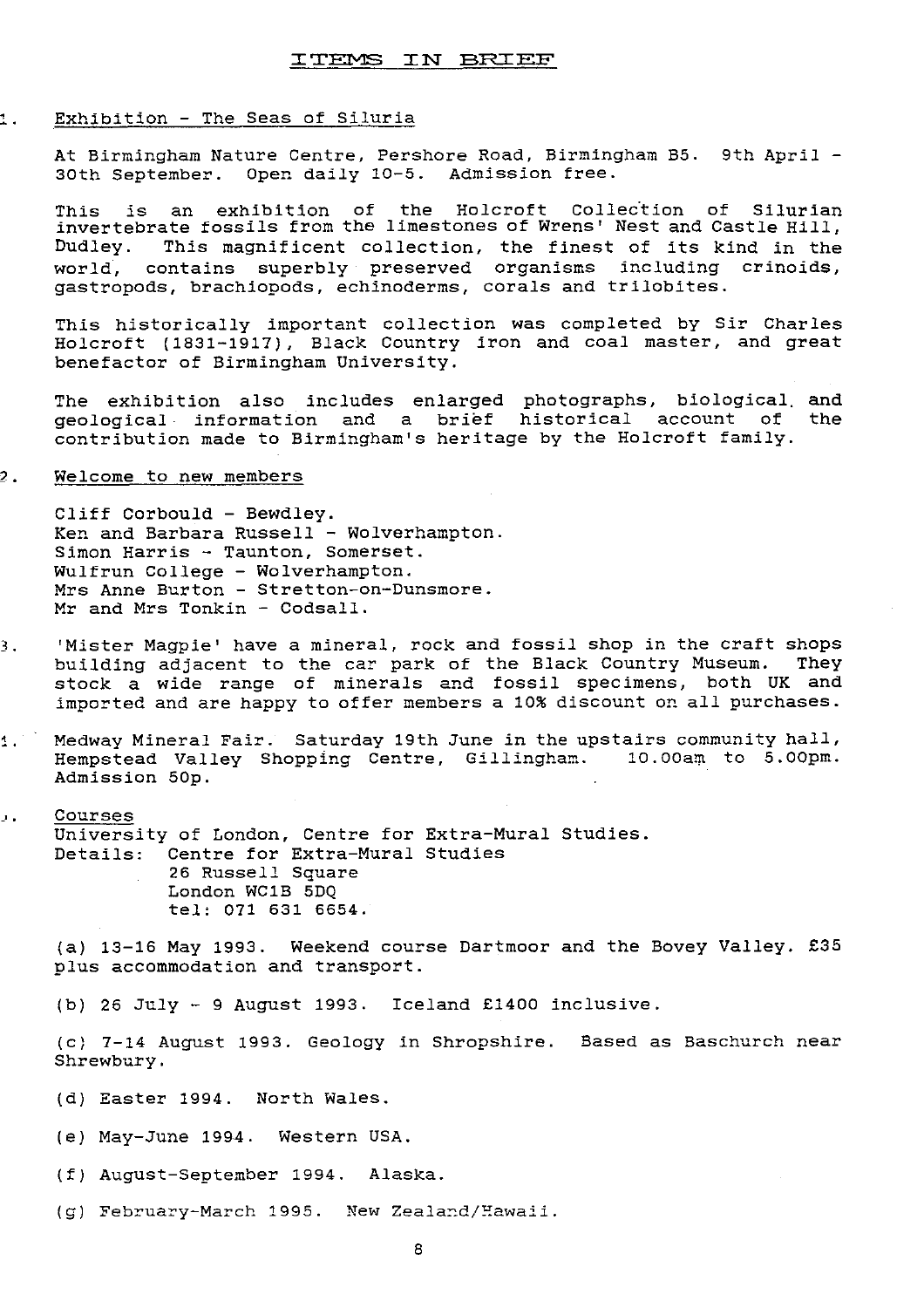- 6. Blackwell Scientific Publications Ltd. announce the publication of the Encyclopedia of the Solid Earth Sciences. It is described as a single source reference for detailed information on all modern geological terms. It is published at £99.50.
- 7. Colin Reid announces that the next 'Rock and Fossil Fair' will be held on 24th and 25th September 1994. Can it be bigger and better?

## 6. Dinosaurs Re-mania!

The dinosaurs just refuse to become extinct at Dudley Museum. Originaly scheduled to finish at the beginning of February, 'Dinosaur Mania' continues to grow in popularity. Over 7,000 peole flocked to the museum during schools' half term week, swelling the attendance figures to 30,000 since the exhibition began in late November. Now the museum has bowed to public demand by extending the exhibition's run until the end of 1993.

Not all the exhibits will stay on show, as a selection of the dinosaur memorabilia is scheduled to go on display at Edinburgh's Museum of Childhood in April. However all the fossil material, full sized Megalosaurus skeleton and popular interactive displays will remain. New exhibits, school workshops and a series of special events are planned from Easter and into the summer months while Steven Spielberg's latest film Jurassic Park promises to bring dinosaur mania to a new peak of frenzy throughout the country.

School parties booking visits to see the exhibition will receive a free Teachers' Pack with information and exercises suitable for children from ages 5-12. Dinosaur talks and 'hands-on' sessions can also be booked in advance.

For bookings contact Dudley Museum on (0384) 453575.

### IMPORTANT NOTICES

#### 1. LEGAL LIABILITY INSURANCE

Due to the difficulties in renewing the Society's public liability insurance the present policy has now lapsed before a new one can be taken out. It is hoped that this problem will be overcome shortly but for the time being members should note that the Society will not be covering them for any personal legal liability claims that may be made against them for any accidents that might occur at Society events.

Many members will already have their own personal legal liability insurance probably as part of their house insurance. Nonetheless all Society members are advised to review their own situation in the light of this information and to take whatever action they feel to be appropriate.

### 2. HARD HATS

The Society has a stock of hard hats which are distributed at field meetings when they are required (at quarries etc).